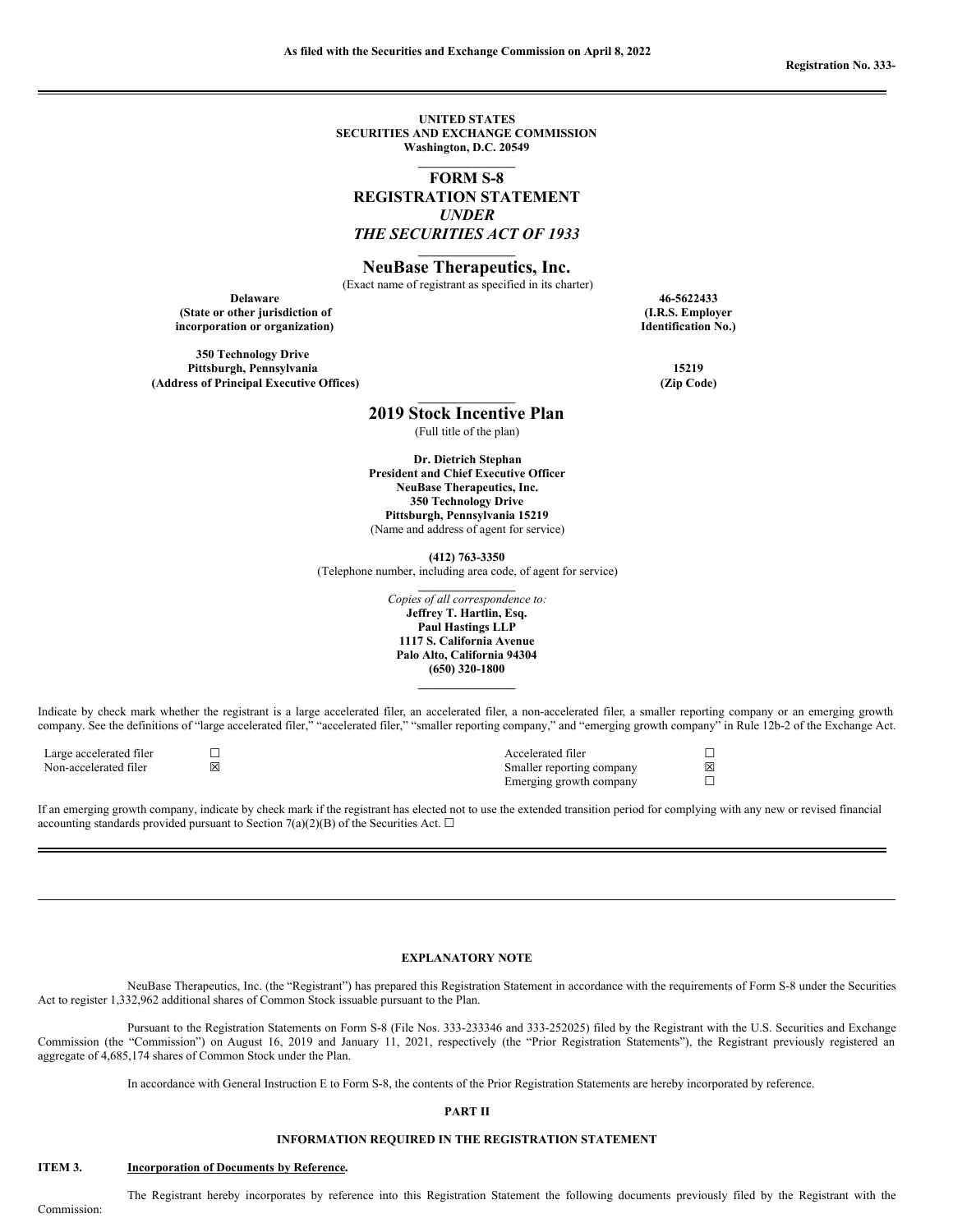- the Registrant's Annual Report on Form 10-K (No. 001-35963) for the fiscal year ended September 30, 2021, filed with the [Commission](http://www.sec.gov/Archives/edgar/data/0001173281/000141057821000599/tmb-20210930x10k.htm) onDecember 23, 2021;
- the Registrant's Quarterly Report on Form 10-Q (No. 001-35963) for the fiscal period ended December 31, 2021, filed with the Commission on [February](https://www.sec.gov/ix?doc=/Archives/edgar/data/1173281/000141057822000115/tmb-20211231x10q.htm) 11, 2022;
- the Registrant's Current Reports on Form 8-K (No. 001-35963) filed with the Commission on [October](http://www.sec.gov/ix?doc=/Archives/edgar/data/0001173281/000110465921128982/tm2130883d1_8k.htm) 1, 2021, October 22, 2021, [January](http://www.sec.gov/Archives/edgar/data/0001173281/000110465922001454/tm2136668d1_8k.htm) 5, 2022, and [January](http://www.sec.gov/Archives/edgar/data/0001173281/000110465922002719/tm222244d3_8k.htm) 10, 2022; and
	- the description of the Registrant's Common Stock, contained in Exhibit 4.5 to the Registrant's Annual Report on Form 10-K (No. 001-35963) for the fiscal year ended September 30, 2019, filed with the Commission on [January](https://www.sec.gov/Archives/edgar/data/0001173281/000110465920003043/tm1927377d1_ex4-5.htm) 10, 2020, including any amendments or reports filed for the purpose of updating such description.

All other reports and other documents that the Registrant subsequently filed pursuant to Sections 13(a), 13(c), 14 or 15(d) of the Securities and Exchange Act of 1934, as amended (the "Exchange Act"), prior to the filing of a post-effective amendment to this Registration Statement which indicates that all securities offered hereby have been sold or which deregisters all securities then remaining unsold, shall be deemed to be incorporated by reference into this Registration Statement and to be a part hereof from the date of the filing of such reports and documents, except as to any portion of any future annual or quarterly report to stockholders or document or current report furnished under Items 2.02 or 7.01 of Form 8-K that is not deemed filed under such provisions.

For the purposes of this Registration Statement, any statement contained in a document incorporated or deemed to be incorporated by reference herein shall be deemed to be modified or superseded to the extent that a statement contained herein or in any other subsequently filed document which also is or is deemed to be incorporated by reference herein modifies or supersedes such statement. Any such statement so modified or superseded shall not be deemed, except as so modified or superseded, to constitute a part of this Registration Statement.

Notwithstanding the above, information that is "furnished to" the Commission shall not be deemed "filed with" the Commission and shall not be deemed incorporated by reference into this Registration Statement.

You should rely only on the information provided or incorporated by reference in this Registration Statement or any related prospectus. The Registrant has not authorized anyone to provide you with different information. You should not assume that the information in this Registration Statement or any related prospectus is accurate as of any date other than the date on the front of the document.

You may contact the Registrant in writing or orally to request copies of the above-referenced filings, without charge (excluding exhibits to such documents unless such exhibits are specifically incorporated by reference into the information incorporated into this Registration Statement). Requests for such information should be directed to:

> NeuBase Therapeutics, Inc. 350 Technology Drive Pittsburgh, PA 15219  $(412)$  763-3350 Attn: Chief Financial Officer

> > **EXHIBIT INDEX**

## **ITEM 9. Exhibits.**

| <b>Exhibit Number</b><br>4.1 | <b>Description</b><br>Form of Consulting Warrants (incorporated herein by reference to Exhibit 10.21 to the Registrant's Quarterly Report on Form 10-Q, for the<br>fiscal quarter ended June 30, 2011, filed on August 15, 2011) |
|------------------------------|----------------------------------------------------------------------------------------------------------------------------------------------------------------------------------------------------------------------------------|
| 4.2                          | Form of Warrant (incorporated herein by reference to Exhibit 4.1 to the Registrant's Current Report on Form 8-K, filed on April 6, 2017)                                                                                         |
| 4.3                          | NeuBase Therapeutics, Inc. 2019 Stock Incentive Plan (incorporated herein by reference to Annex E to the Registrant's Registration Statement<br>on Form S-4, as amended, filed on June 3, 2019)                                  |
| 4.4                          | Form of Option Agreement under the NeuBase Therapeutics, Inc. 2019 Stock Incentive Plan (incorporated herein by reference to Exhibit 4.6 to<br>the Registrant's Registration Statement on Form S-8, filed on August 16, 2019)    |
| 4.5                          | Form of Common Stock Certificate (incorporated herein by reference to Exhibit 4.17 to the Registrant's Registration Statement on Form S-8,<br>filed on August $16, 2019$                                                         |
| $5.1*$                       | Opinion of Paul Hastings LLP                                                                                                                                                                                                     |
| $23.1*$                      | Consent of Marcum, LLP, Independent Registered Public Accounting Firm                                                                                                                                                            |
| $23.2*$                      | Consent of Paul Hastings LLP (included in Exhibit 5.1 of this Registration Statement)                                                                                                                                            |
| $24.1*$                      | Power of Attorney (included on signature page of this Registration Statement)                                                                                                                                                    |
| $107*$                       | Filing Fee Table                                                                                                                                                                                                                 |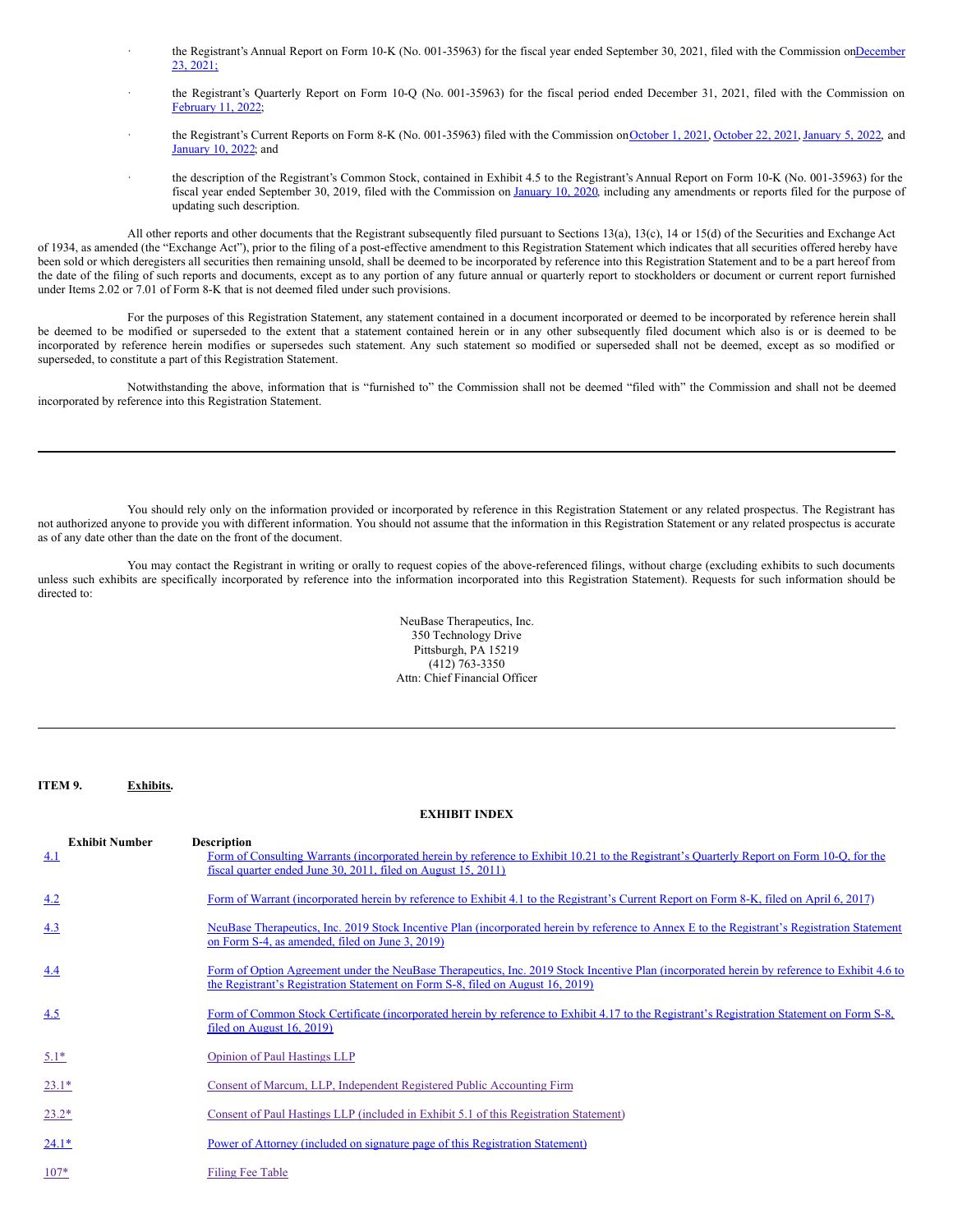#### **SIGNATURES**

Pursuant to the requirements of the Securities Act of 1933, as amended, the Registrant certifies that it has reasonable grounds to believe that it meets all of the requirements for filing on Form S-8 and has duly caused this Registration Statement to be signed on its behalf by the undersigned, thereunto duly authorized, in the City of Pittsburgh and the State of Pennsylvania, on April 8, 2022.

## **NEUBASE THERAPEUTICS, INC.**

By: /s/ Dietrich Stephan Dr. Dietrich Stephan President and Chief Executive Officer

## <span id="page-2-0"></span>**POWER OF ATTORNEY**

KNOW ALL PERSONS BY THESE PRESENTS, that each of Dr. Dov A. Goldstein, Mr. Gerry J. McDougall, Dr. Franklyn G. Prendergast, Mr. Eric I. Richman, and Dr. Eric J. Ende constitutes and appoints Dr. Dietrich Stephan and Mr. Todd P. Branning, and each of them, and that Dr. Dietrich Stephan constitutes and appoints Mr. Todd P. Branning, and that Mr. Todd P. Branning constitutes and appoints Dr. Dietrich Stephan, as his true and lawful attorney-in-fact and agent, upon the action of such appointee, with full power of substitution and resubstitution, to do any and all acts and things and execute, in the name of the undersigned, any and all instruments which each of said attorneys-in-fact and agents may deem necessary or advisable in order to enable the Registrant to comply with the Securities Act of 1933, as amended (the "Securities Act"), and any requirements of the Securities and Exchange Commission (the "Commission") in respect thereof, in connection with the filing with the Commission of this Registration Statement on Form S-8 under the Securities Act, including specifically but without limitation, power and authority to sign the name of the undersigned to such Registration Statement, and any amendments to such Registration Statement (including post-effective amendments), and to file the same with all exhibits thereto and other documents in connection therewith, with the Commission, to sign any and all applications, Registration Statements, notices or other documents necessary or advisable to comply with applicable state securities laws, and to file the same, together with other documents in connection therewith with the appropriate state securities authorities, granting unto each of said attorneys-in-fact and agents full power and authority to do and to perform each and every act and thing requisite or necessary to be done in and about the premises, as fully and to all intents and purposes as the undersigned might or could do in person, hereby ratifying and confirming all that each of said attorneys-in-fact and agents may lawfully do or cause to be done by virtue hereof.

# indicated.

Pursuant to the requirements of the Securities Act, this Registration Statement has been signed by the following persons in the capacities and on the dates

| Signature                                                  | <b>Title</b>                                                                          | Date          |
|------------------------------------------------------------|---------------------------------------------------------------------------------------|---------------|
| /s/ Dietrich Stephan<br>Dr. Dietrich Stephan               | President and Chief Executive Officer and Director<br>(Principal Executive Officer)   | April 8, 2022 |
| /s/ Todd Branning<br>Mr. Todd P. Branning                  | Chief Financial Officer and Secretary<br>(Principal Financial and Accounting Officer) | April 8, 2022 |
| /s/ Dov A. Goldstein<br>Dr. Dov A. Goldstein               | Director                                                                              | April 8, 2022 |
| Mr. Gerry J. McDougall                                     | Director                                                                              | April 8, 2022 |
| /s/ Franklyn G. Prendergast<br>Dr. Franklyn G. Prendergast | Director                                                                              | April 8, 2022 |
| /s/ Eric I. Richman<br>Mr. Eric I. Richman                 | Director                                                                              | April 8, 2022 |
| /s/ Eric J. Ende                                           | Director                                                                              | April 8, 2022 |
| Dr. Eric J. Ende                                           |                                                                                       |               |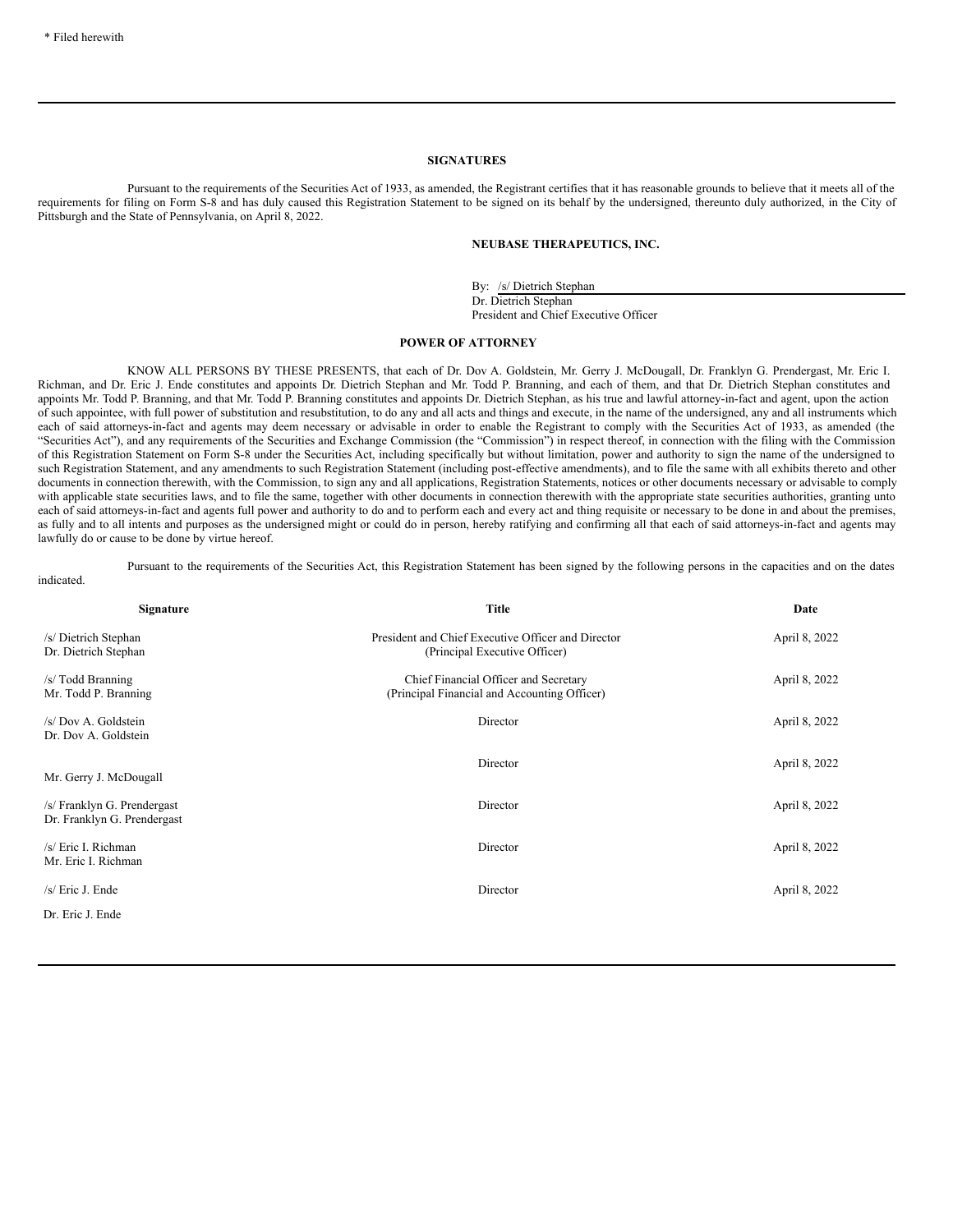<span id="page-3-0"></span>NeuBase Therapeutics, Inc. 350 Technology Drive Pittsburgh, PA 15219

#### Re: Registration Statement on Form S-8

#### Ladies and Gentlemen:

We have acted as counsel to NeuBase Therapeutics, Inc., a Delaware corporation (the *'Company*'), in connection with the Registration Statement on Form S-8 to be filed by the Company with the U.S. Securities and Exchange Commission (the "*Commission*") on or about the date hereof (the "*Registration Statement*") to effect registration under the Securities Act of 1933, as amended (the "*Securities Act*"), of 1,332,962 shares (the "*Shares*") of the Company's common stock, \$0.0001 par value per share ("*Common Stock*"), issuable upon the vesting and exercise of awards to be granted by the Company pursuant to the Company's 2019 Stock Incentive Plan (the "*Plan*").

As such counsel and for purposes of our opinion set forth below, we have examined and relied upon originals or copies, certified or otherwise identified to our satisfaction, of such documents, resolutions, certificates and instruments of the Company and corporate records furnished to us by the Company, and have reviewed certificates of public officials, statutes, records and such other instruments and documents as we have deemed necessary or appropriate as a basis for the opinion set forth below, including, without limitation:

- (i) the Registration Statement;
- (ii) the Amended and Restated Certificate of Incorporation of the Company, as certified by the Office of the Secretary of State of the State of Delaware on April 8, 2022;
- (iii) the Amended and Restated Bylaws of the Company as presently in effect, as certified by an officer of the Company on April 8, 2022;
- (iv) the Plan and the forms of award agreements related thereto;
- (v) a certificate, dated as of April 8, 2022, from the Office of the Secretary of State of the State of Delaware, as to the existence and good standing of the Company in the State of Delaware (the "*Good Standing Certificate*");
- (vi) the resolutions adopted by the board of directors (the "*Board*") of the Company, dated March 6, 2019, regarding the Plan and other matters related thereto, as certified by an officer of the Company on April 8, 2022;
- (vii) the approval by the stockholders of the Company on July 10, 2019, regarding the Plan and other matters related thereto, as certified by an officer of the Company on April 8, 2022;
- (viii) the unanimous written consent of the Board, dated April 7, 2022, regarding the Registration Statement and other matters related thereto, as certified by an officer of the Company on April 8, 2022; and
- (ix) the unanimous written consent of the Compensation Committee of the Board, dated July 12, 2019, regarding the Plan and other matters related thereto, as certified by an officer of the Company on April 8, 2022.

In addition to the foregoing, we have made such investigations of law as we have deemed necessary or appropriate as a basis for the opinion set forth in this opinion letter.

In such examination and in rendering the opinion expressed below, we have assumed, without independent investigation or verification: (i) the genuineness of all signatures on all agreements, instruments, corporate records, certificates and other documents submitted to us; (ii) the authenticity and completeness of all agreements, instruments, corporate records, certificates and other documents submitted to us as originals; (iii) that all agreements, instruments, corporate records, certificates and other documents submitted to us as certified, electronic, facsimile, conformed, photostatic or other copies conform to originals thereof, and that such originals are authentic and complete; (iv) the legal capacity and authority of all persons or entities (other than the Company) executing all agreements, instruments, corporate records, certificates and other documents submitted to us; (v) the due authorization, execution and delivery of all agreements, instruments, corporate records, certificates and other documents by all parties thereto (other than the Company); (vi) that no documents submitted to us have been amended or terminated orally or in writing except as has been disclosed to us in writing; (vii) that the statements contained in the certificates and comparable documents of public officials, officers and representatives of the Company and other persons on which we have relied for the purposes of this opinion letter are true and correct; (viii) that there has not been any change in the good standing status of the Company from that reported in the Good Standing Certificate; and (ix) that each of the officers and directors of the Company has properly exercised his or her fiduciary duties. As to all questions of fact material to this opinion letter, and as to the materiality of any fact or other matter referred to herein, we have relied (without independent investigation or verification) upon representations and certificates or comparable documents of officers and representatives of the Company. Our knowledge of the Company and its legal and other affairs is limited by the scope of our engagement, which scope includes the delivery of this opinion letter. We do not represent the Company with respect to all legal matters or issues. The Company may employ other independent counsel and, to our knowledge, handles certain legal matters and issues without the assistance of independent counsel. We have also assumed that the individual issuances, grants, awards or grants of purchase rights under the Plan will be duly authorized by all necessary corporate action of the Company and duly issued, granted or awarded and exercised in accordance with the requirements of law, the Plan and the agreements, forms of instrument, awards and grants duly adopted thereunder.

Based upon the foregoing, and in reliance thereon, and subject to the assumptions, limitations, qualifications and exceptions set forth herein, we are of the opinion that the Shares are duly authorized and, when issued and sold as described in the Registration Statement and in accordance with the Plan and the applicable award agreements or forms of instrument evidencing purchase rights thereunder (including the receipt by the Company of the full consideration therefor), will be validly issued, fully paid and nonassessable.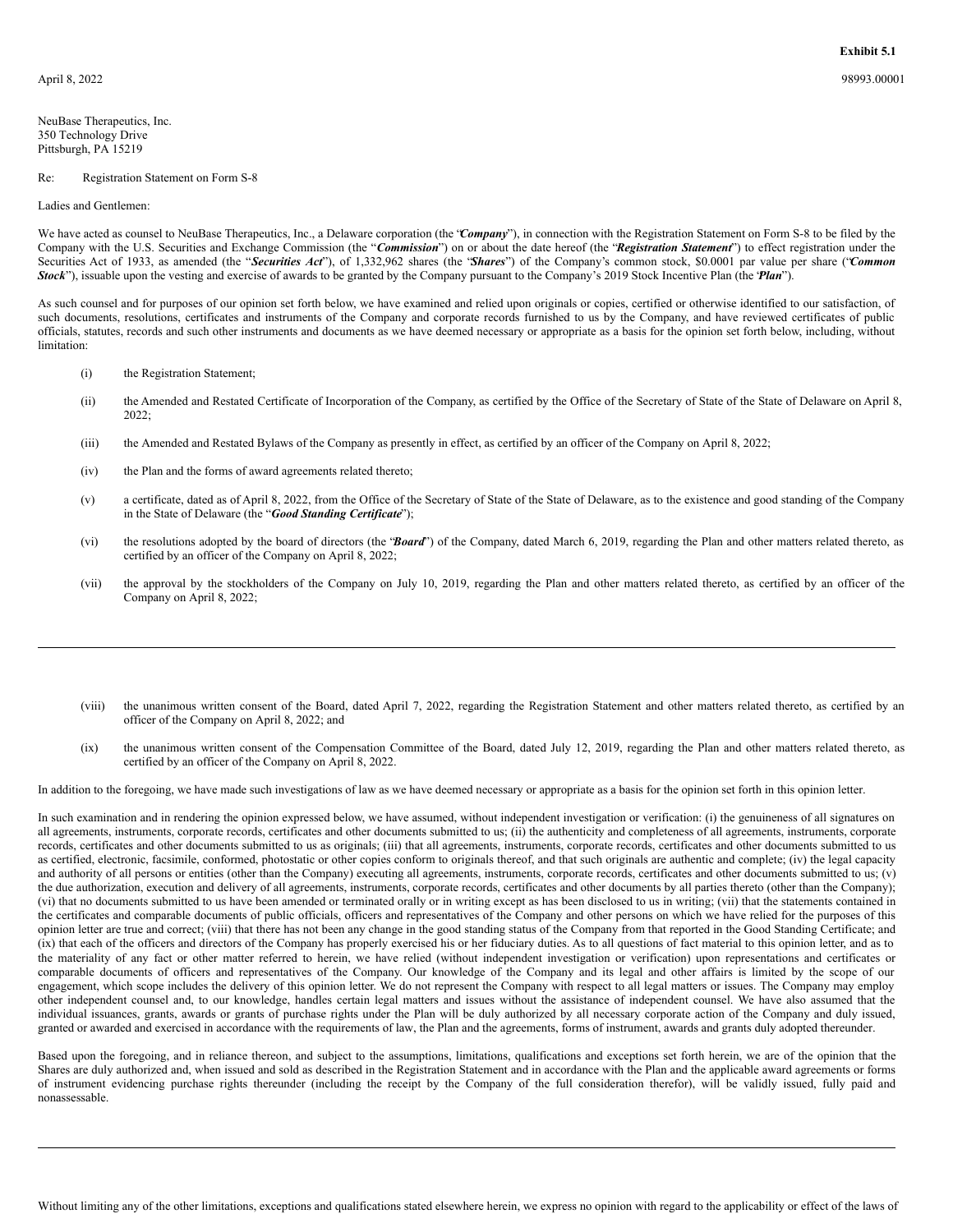any jurisdiction other than the General Corporation Law of the State of Delaware, as in effect on the date of this opinion letter.

This opinion letter deals only with the specified legal issues expressly addressed herein, and you should not infer any opinion that is not explicitly stated herein from any matter addressed in this opinion letter.

This opinion letter is rendered solely in connection with the issuance and delivery of the Shares as described in the Registration Statement and in accordance with the terms of the Plan and the applicable award agreement or form of instrument evidencing purchase rights thereunder. This opinion letter is rendered as of the date hereof, and we assume no obligation to advise you or any other person with regard to any change after the date hereof in the circumstances or the law that may bear on the matters set forth herein even if the change may affect the legal analysis or a legal conclusion or other matters in this opinion letter.

We hereby consent to the filing of this opinion letter as Exhibit 5.1 to the Registration Statement. In giving such consent, we do not hereby admit that we are within the category of persons whose consent is required under Section 7 of the Securities Act or the rules or regulations of the Commission thereunder.

Very truly yours,

/s/ Paul Hastings LLP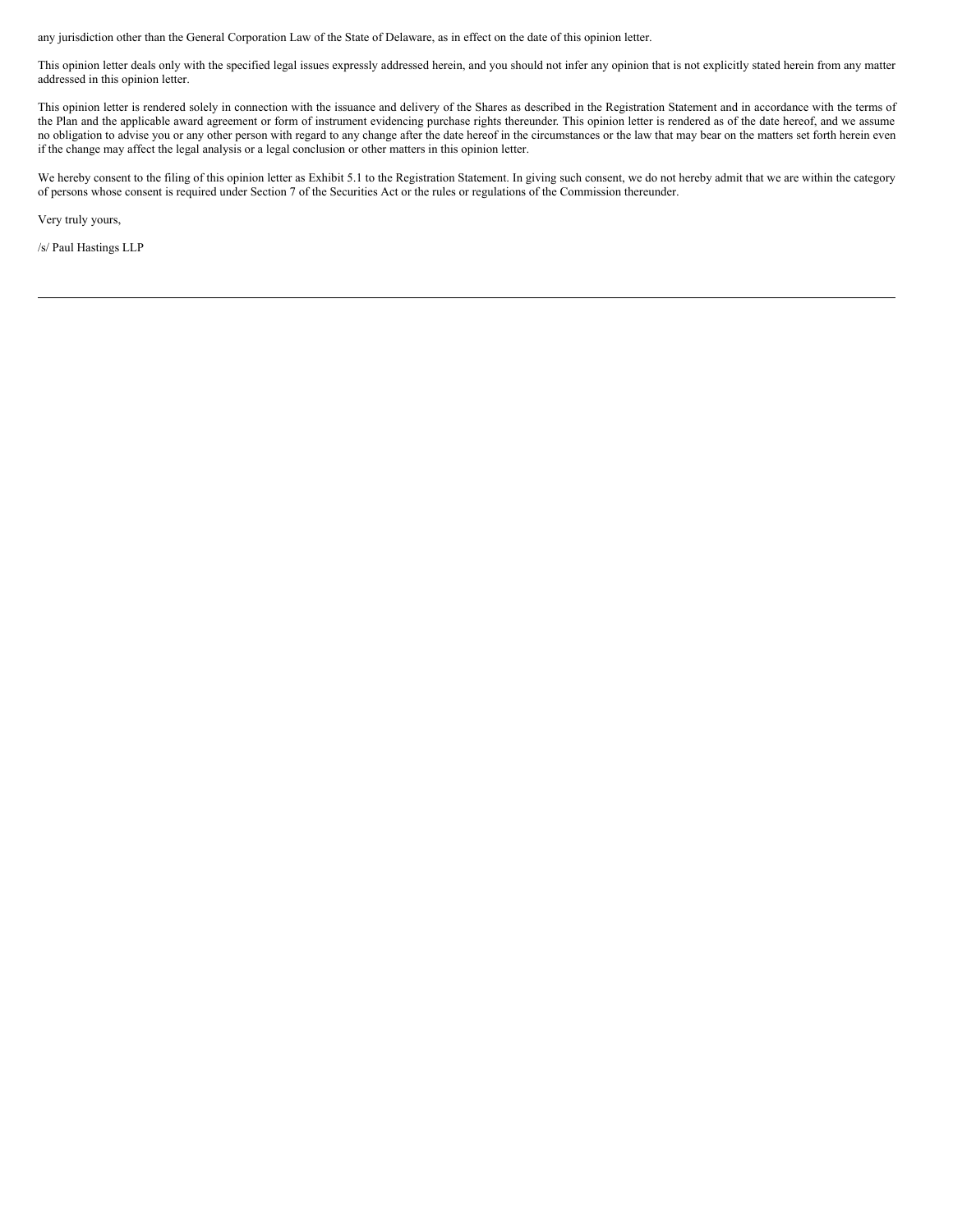# INDEPENDENT REGISTERED PUBLIC ACCOUNTING FIRM'S CONSENT

<span id="page-5-0"></span>We consent to the incorporation by reference in this Registration Statement of NeuBase Therapeutics, Inc. on Form S-8 of our report dated December 23, 2021, with respect to our audits of the consolidated financial statements of NeuBase Therapeutics, Inc. as of September 30, 2021 and 2020, and for the years ended September 30, 2021 and 2020 appearing in the Annual Report on Form 10-K of NeuBase Therapeutics, Inc. for the year ended September 30, 2021.

/s/ Marcum llp

Marcum llp New York, NY April 8, 2022